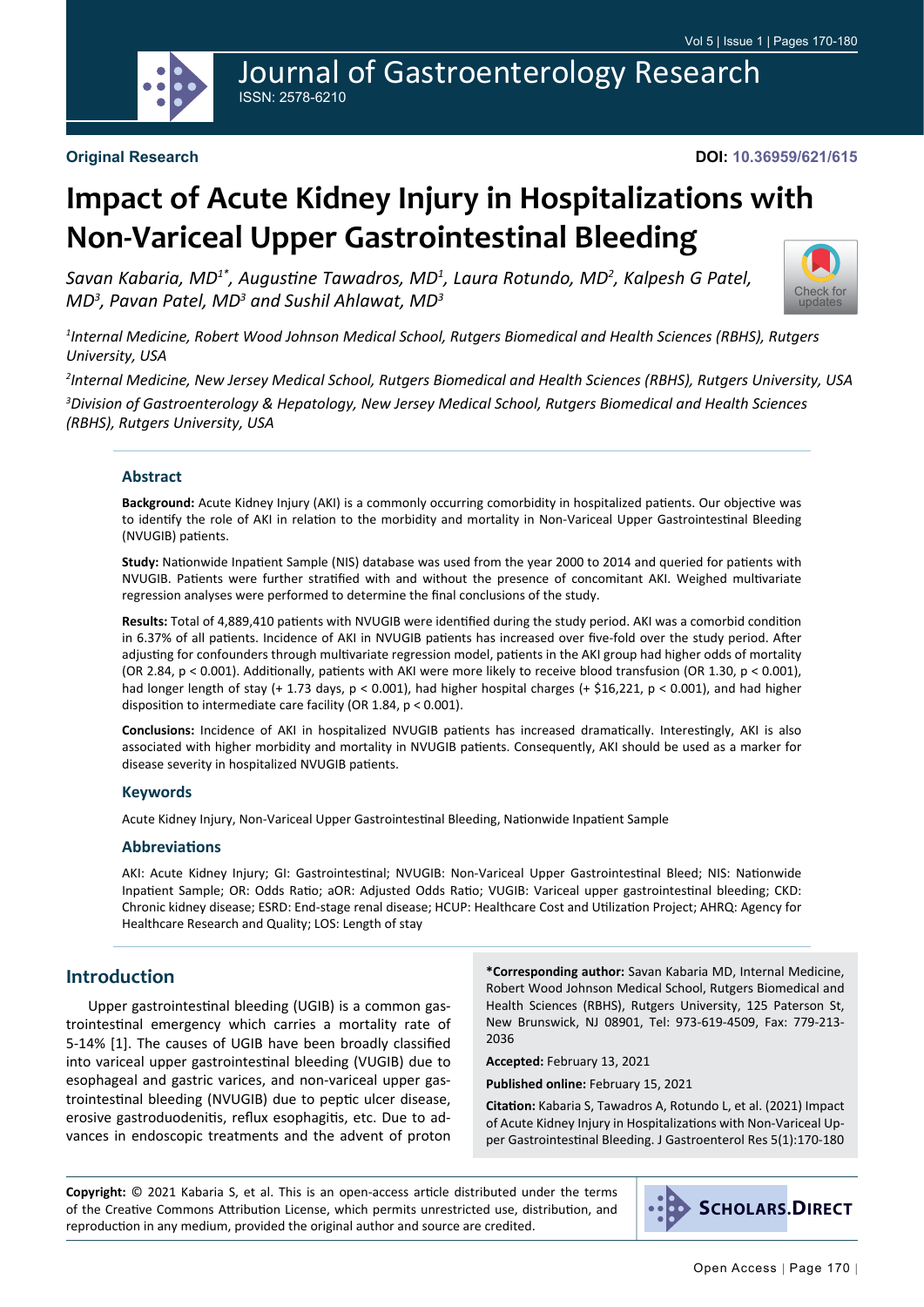pump inhibitors, mortality attributed to NVUGIB has decreased significantly over the past two decades [2]. However, a recent meta-analysis concluded that patients admitted with all-cause UGIB with three or more co-morbid conditions had a four-fold increase in mortality than those with one or two co-morbid conditions [3]. Specifically, conditions such as advanced age, chronic kidney disease, heart diseases, and malignancies have been implicated [3,4].

Acute Kidney Injury (AKI) appears in 5-7% of all hospitalized patients and up to 50% in intensive care patients as a co-morbid condition [5-7]. The acronym "RIFLE" classifies acute renal dysfunction based on severity and outcomes. According to the RIFLE criteria, AKI is defined as an increase of serum creatinine 1.5-fold from baseline or decrease in glomerular filtration rate by greater than 25% [8]. The incidence of AKI in patients admitted with NVUGIB has been poorly defined in the literature. Further, presence of AKI as a co-morbid condition is not usually used in the common risk-stratification systems to predict outcomes in hospitalized patients with UGIB [9-11]. Interestingly, chronic kidney disease (CKD) and end-stage renal disease (ESRD) have a known association with increased mortality and longer hospital stays in patients with all-cause UGIB [12], and have been incorporated in the Rockall scoring system [10]. In regards to AKI, small single centered studies have previously shown worsening of patient outcomes in intensive care unit patients [13] and elderly patients [14] admitted for all cause UGIB. The role and pathophysiology of AKI in VUGIB bleeding has also been previously defined [15,16]. However, there is no current large-or small-scale population-based study evaluating the independent role of AKI as a prognostic marker among hospitalized NVUGIB patients. In our study, we hypothesized that AKI, independent of CKD, adversely affects the outcomes in patients admitted with NVUGIB, such as mortality, length of stay, hospital charges, and disposition status.

## **Materials and Methods**

#### **Design and data source**

This is a retrospective, longitudinal study of patients who presented to acute care hospitals in the United States with a principal diagnosis of NVUGIB. We extracted our study cohort from the National Inpatient Sample (NIS) of the Healthcare Cost and Utilization Project (HCUP), Agency for Healthcare Research and Quality (AHRQ) [17]. NIS is the largest and most widely used source of inpatient data in the United States. The database is a stratified sample of approximately 20% of all hospital discharges in the United States, excluding rehabilitation hospitals and long-term care facilities. HCUP discharge weights were used to obtain national estimates [18]. The discharge records contain primary diagnosis and secondary diagnosis fields as well as patient, hospital, and outcome related variables. The sample averages 35 million weighed discharges every year, representing 95% of the US population [18]. The validity of NIS in studying UGIB has been previously shown [19,20]. We used the International Classification of Diseases, Ninth Revision, Clinical Modification (ICD-9-CM) codes to identify diagnoses [\(Supplementary Data\)](#page-9-0).

## **Study population**

We chose to evaluate the time period from 2000 to 2014 based on availability of complete data and adequate sample size for modeling time trends. For data cleansing purposes, we eliminated discharge records with missing information for age, sex, year, mortality, or primary diagnosis according to a scheme suggested by the AHRQ [21]. Inclusion criteria included all adults age  $\geq$  18-years, with a primary diagnosis of NVUGIB who required inpatient endoscopy procedure. Exclusion criteria included patients with history of CKD, ESRD or chronic liver disease. Patients with history of CKD or ESRD were excluded as they are known risk factors for developing AKI and hence would act as a confounding factor. Chronic liver disease patients were excluded to remove patients with possible confounding of VUGIB. Because the data was unidentified and publicly available, institutional board review approval was not required.

### **Definition of variables**

The NIS carries demographic variables that include age, gender, race, household income per patient zip-code, and hospitalization-related variables of insurance, bed-size, region, and teaching status and location. We also extracted information regarding various comorbid conditions and procedures. We derived information regarding length of stay (LOS), hospitalization charges, disposition, and in-hospital mortality. Patient's comorbidities were measured by Deyo adaptation of the Charlson Comorbidity Index for administrative data [22]. Hospitalization charges were calculated, after being adjusted for annual inflation specific for healthcare (Bureau of Labor Statistics: http:// data.bls.gov/), with the reference year 2014.

#### **Outcomes**

The primary outcome was the independent association of AKI with in-hospital mortality of NVUGIB patients. The secondary outcomes were the proportion of admissions in which blood transfusion services were required, length of stay, hospital charges and disposition at the end of hospitalization. Finally, the annualized AKI incidence trend in NVUGIB-related hospitalizations and its associated mortality were also examined.

#### **Statistical analyses**

We compared the baseline characteristics of NVUGIB hospitalized adults in 2 groups: With and without AKI. We utilized the chi-squared test for categorical variables, Student t test for normally distributed continuous variables, and Wilcoxon rank-sum test for non-normally distributed continuous variables. We performed a survey regression analysis to explore potential reasons for temporal trends and patient outcomes attributable to AKI by fitting a series of sequential models. In the unadjusted model we included only calendar year as the predictor and AKI as the outcome. Additional patient level demographic covariates (age, sex, race, income, insurance type) and hospital characteristics (bed size, geographical region, location, teaching status) were added in the second model to determine the degree to which they explained temporal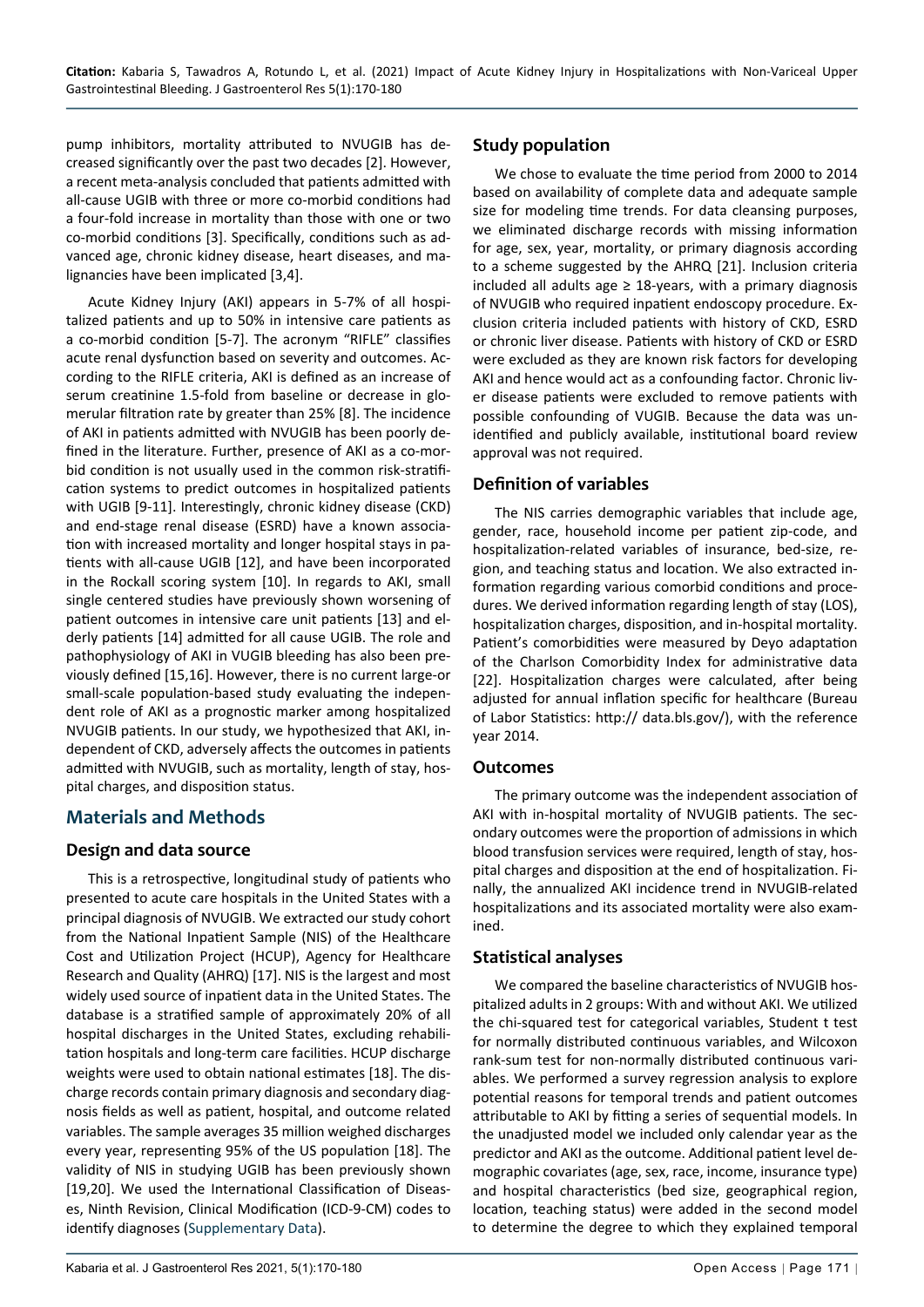trends. Finally, the significant covariates from models 1 and 2 along with concurrent acute/chronic comorbidities (acute myocardial infarction, atrial fibrillation, hypertension, diabetes, coagulation disorders, gastrointestinal malignant neoplasm's, HIV infection, sepsis) and procedures (ventilator use, total parenteral nutrition) were included in a third and final model. Logistic and Linear regression modelling with aforementioned covariates were used for binary variables (mortality, blood transfusion, disposition status) and continuous variables (length of stay, hospital charges), respectively.

Analyses were performed by using Stata, version 13.0 (Stata Corp, College Station, TX). NIS is based on a complex sampling design that includes stratification, clustering, and weighing. This software facilitates analysis to produce nationally representative unbiased results, variance estimates, and p values.

## **Results**

## **Proportion and Trends of NVUGIB hospitalizations complicated by AKI**

A total of 4,889,410 weighed discharges with NVUGIB as the primary diagnosis were included in the analysis ([Figure 1\)](#page-2-0) over the 15-year study period. Overall, the mean age of the study population was 68.5 years with 50.46% of the patients

being women, and 73.88% of the patients being Caucasian. The mean LOS was 4.4 days and the mean hospital charges were \$29,677.

Overall, the incidence of AKI was 63.7 for every 1,000 NVUGIB hospitalizations (n = 311,455). As shown in [Figure 2](#page-3-0), the incidence of AKI in NVUGIB patients has steadily increased from 21 to 128 for every 1,000 hospitalizations from 2000 to 2014 (p-trend < 0.001), representing 5.74-fold increase in incidence in our regression model, after adjusting for patient demographics, co-morbidities, and hospital characteristics. In unadjusted analysis, for every 1-year increase, there was an associated increase of 15.5% in the risk of developing AKI (unadjusted OR 1.155, p-trend < 0.001) ([Table 1](#page-3-1)). When adjusted for variations in patient characteristics, co-morbidities, and hospital characteristics, the increase in risk of developing AKI in NVUGIB patients remained unchanged at 15.4% each year (adjusted Odds Ratio or aOR 1.154, p-trend < 0.001).

## **Characteristics of AKI versus non-AKI patients**

Demographic differences between NVUGIB patients with and without AKI are represented in [Table 2](#page-3-2). NVUGIB patients with AKI were significantly older (73.2-years vs. 68.2-years, p < 0.001), were more likely to be a male (54.15% vs. 49.23%, p < 0.001) ([Table 2](#page-3-2)), were represented by lowest quartile of income (27.65% vs. 24.06%, p < 0.001), were more likely to have

<span id="page-2-0"></span>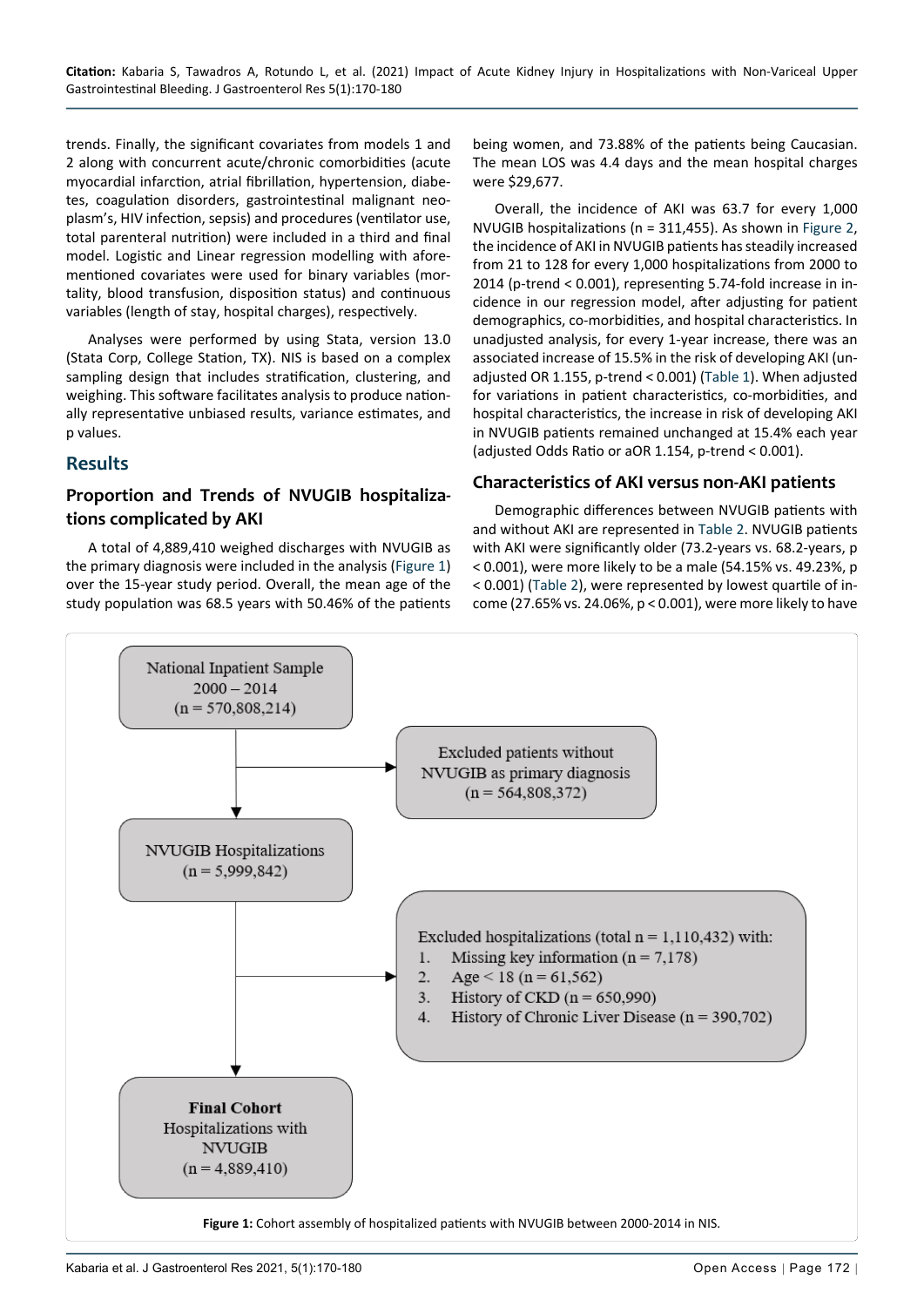<span id="page-3-0"></span>

**Figure 2:** Incidence of acute kidney injury by year in NVUGIB hospitalization in United States from 2000-2014. Grey dots are incidence for each year, and associated 95% confidence intervals are shown. Dotted line is the best fit line. AKI incidence has increased 5.74 fold from the year 2000 to 2014. Analysis was done using the linear regression (p < 0.001) after adjusting for patient demographics, comorbidities and hospital characteristics.

<span id="page-3-1"></span>**Table 1:** Unadjusted and adjusted models to depict increasing trends of AKI in NVUGIB patients.

|             | Unadjusted Odds Ratio/Year (95%<br>Confidence Interval) | p value | Adjusted Odds Ratio/Year (95%<br>Confidence Interval) <sup>1</sup> | <i>p</i> value |
|-------------|---------------------------------------------------------|---------|--------------------------------------------------------------------|----------------|
| Risk of AKI | $1.155(1.151-1.159)$                                    | < 0.001 | $1.154(1.150-1.159)$                                               | < 0.001        |

<sup>1</sup>Adjusted for patient demographics, co-morbidities and hospital characteristics.

<span id="page-3-2"></span>**Table 2:** Patient demographics and hospital characteristics of patients with and without AKI.

|                           | NVUGIB patients without AKI (n =<br>4,577,955) | NVUGIB patients with AKI (n =<br>311,455) | p value |
|---------------------------|------------------------------------------------|-------------------------------------------|---------|
| Women, %                  | 50.77%                                         | 45.85%                                    | < 0.001 |
| Race/ethnicity, %         |                                                |                                           | < 0.001 |
| Caucasian                 | 73.92%                                         | 73.23%                                    |         |
| African American          | 12.70%                                         | 15.00%                                    |         |
| Hispanic                  | 7.72%                                          | 6.38%                                     |         |
| Asian or Pacific Islander | 2.79%                                          | 2.68%                                     |         |
| Native American           | 0.53%                                          | 0.46%                                     |         |
| Other                     | 2.33%                                          | 2.25%                                     |         |
| Age, y, %                 |                                                |                                           | < 0.001 |
| 18-29                     | 2.77%                                          | 0.61%                                     |         |
| 30-39                     | 4.66%                                          | 1.53%                                     |         |
| 40-49                     | 8.38%                                          | 4.40%                                     |         |
| 50-64                     | 20.69%                                         | 17.99%                                    |         |
| $\geq 65$                 | 63.49%                                         | 75.47%                                    |         |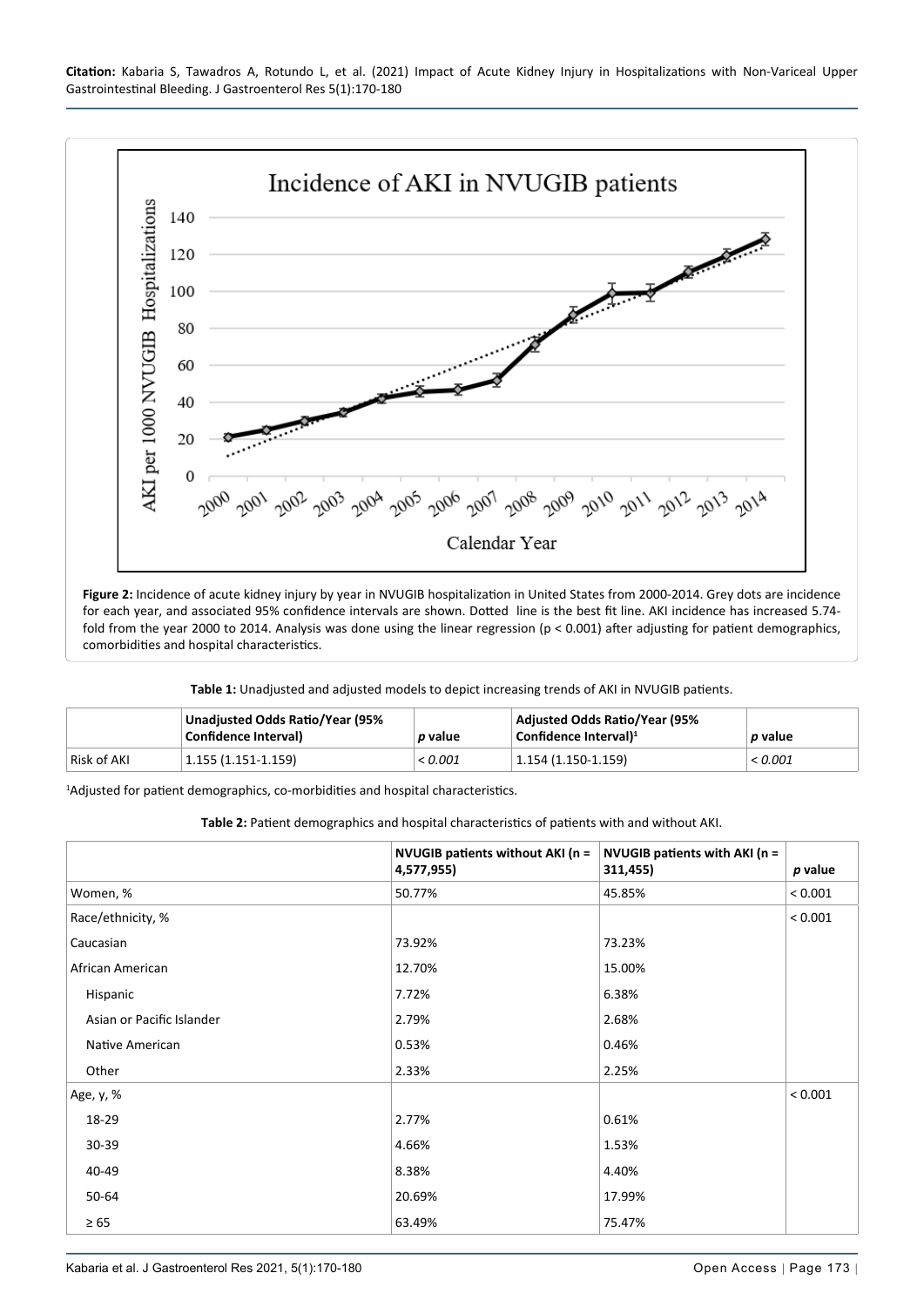**Citation:** Kabaria S, Tawadros A, Rotundo L, et al. (2021) Impact of Acute Kidney Injury in Hospitalizations with Non-Variceal Upper Gastrointestinal Bleeding. J Gastroenterol Res 5(1):170-180

| Median annual income in patient's zip code, % |        |        | < 0.001 |
|-----------------------------------------------|--------|--------|---------|
| \$1-\$38,999                                  | 24.06% | 27.65% |         |
| \$39,000-\$47,999                             | 26.91% | 25.61% |         |
| \$48,000-\$62,900                             | 24.17% | 24.11% |         |
| $\ge$ \$63,000                                | 24.86% | 22.63% |         |
| Insurance type, %                             |        |        | < 0.001 |
| Medicaid                                      | 65.57% | 76.24% |         |
| Medicare                                      | 7.16%  | 6.38%  |         |
| Private                                       | 21.89% | 14.13% |         |
| Uninsured                                     | 5.38%  | 3.25%  |         |
| Hospital Bed Size, %                          |        |        | < 0.001 |
| Small                                         | 14.13% | 11.86% |         |
| Medium                                        | 26.76% | 26.31% |         |
| Large                                         | 59.11% | 61.83% |         |
| Hospital Region, %                            |        |        | 0.14    |
| Northeast                                     | 19.61% | 20.05% |         |
| Midwest                                       | 23.66% | 22.60% |         |
| South                                         | 38.39% | 38.97% |         |
| West                                          | 18.34% | 18.38% |         |
| Urban Location, %                             | 82.22% | 89.55% | < 0.001 |
| Teaching Hospital, %                          | 38.81% | 48.63% | < 0.001 |
| Disposition, %                                |        |        | < 0.001 |
| Home                                          | 69.74% | 45.65% |         |
| Intermediate care facility                    | 26.74% | 43.18% |         |
| Against medical advice                        | 1.39%  | 0.83%  |         |
| Died                                          | 2.13%  | 10.35% |         |

<span id="page-4-0"></span>

|                              | <b>NVUGIB patients without AKI</b> | <b>NVUGIB patients with AKI</b> | p value |
|------------------------------|------------------------------------|---------------------------------|---------|
| CCI <sup>1</sup> score, $%$  |                                    |                                 | < 0.001 |
| 0                            | 25.83%                             | 16.89%                          |         |
| 100.00%                      | 37.74%                             | 32.37%                          |         |
| 200.00%                      | 20.77%                             | 26.12%                          |         |
| $\geq$ 3                     | 15.67%                             | 24.62%                          |         |
| Concurrent Diagnosis, %      | 1.03%                              | 7.43%                           | < 0.001 |
| Sepsis                       | 1.58%                              | 9.75%                           | < 0.001 |
| Ventilator use               | 0.63%                              | 2.35%                           | < 0.001 |
| TPN use                      | 1.66%                              | 5.89%                           | < 0.001 |
| Acute myocardial infarction  | 1.93%                              | 4.91%                           | < 0.001 |
| <b>Coagulation Disorders</b> | 0.19%                              | 0.30%                           | < 0.001 |
| HIV1 Infection               | 14.84%                             | 23.80%                          | < 0.001 |
| <b>Atrial Fibrillation</b>   | 22.04%                             | 28.20%                          | < 0.001 |
| <b>Diabetes</b>              | 1.66%                              | 1.90%                           | < 0.001 |
| <b>GI Malignant Neoplasm</b> | 51.64%                             | 56.38%                          | < 0.001 |
| Hypertension                 |                                    |                                 |         |

1 CCI = Charlson Comorbidity Index.

Medicaid as their insurance (76.24% vs. 65.57%, p < 0.001) and less likely to have private insurance (14.13% vs. 21.89%, p < 0.001). With regards to the hospital characteristics, there were modest hospital bed size differences between the two groups and no differences in the geographical hospital region ([Table 2](#page-3-2)). Further, NVUGIB patients with AKI were much more likely to present to a teaching hospital (48.63% vs. 38.81%, p < 0.001) and in an urban location (89.55% vs. 82.22%, p < 0.001). Additionally, NVUGIB patients had increased rate of disposition to short term facility (43.18% vs. 26.74%, p <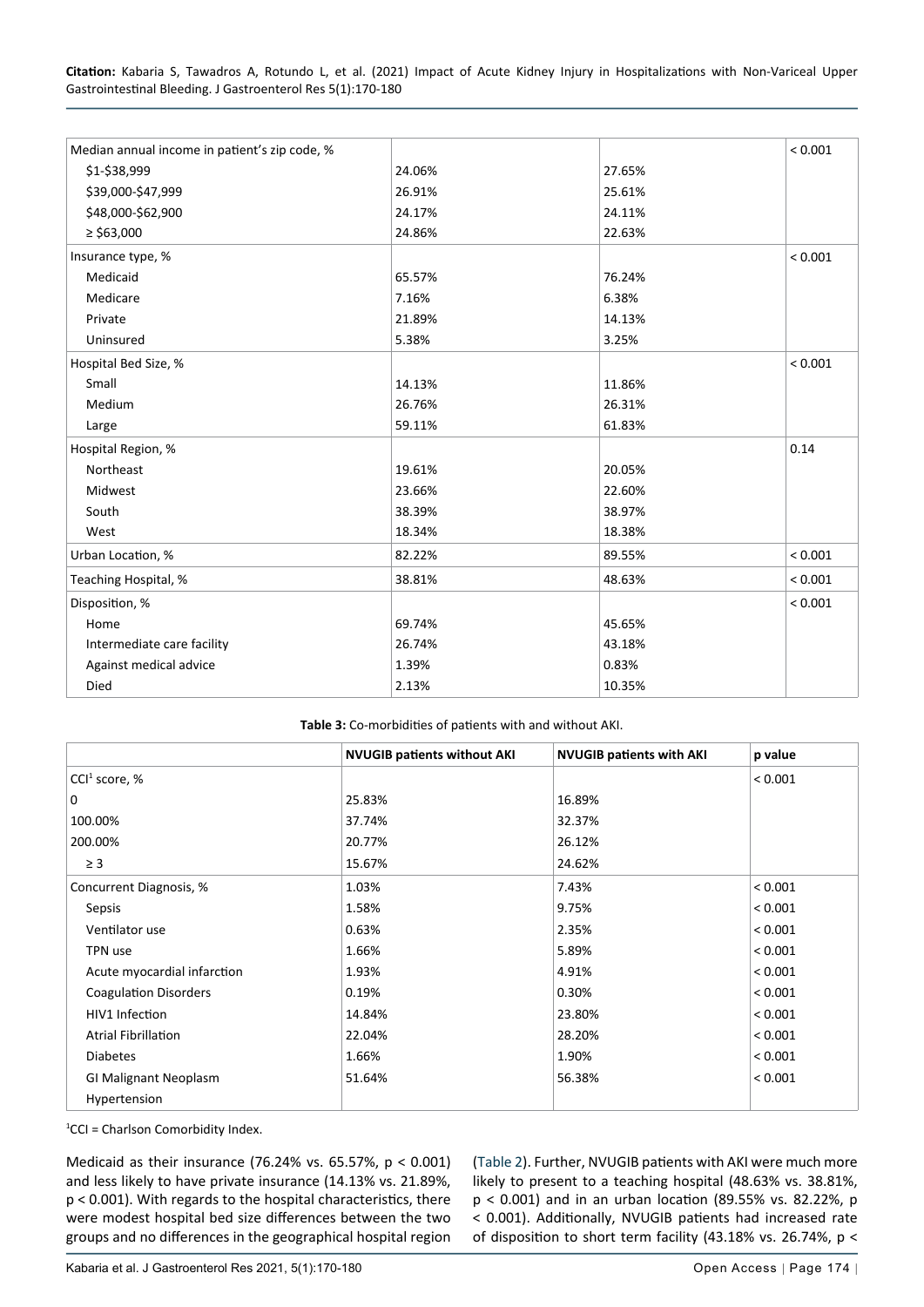0.001). There were also higher rates of individual co-morbid conditions such as diabetes, hypertension, HIV infection, chronic liver disease, sepsis, myocardial infarction and ventilator use in the AKI cohort of NVUGIB patients (individually described in [Table 3](#page-4-0)) and had an overall higher comorbidity burden as measured by Charlson Comorbidity Index ([Table 3](#page-4-0)).

### **Significant associations of AKI**

[Table 4](#page-5-1) determines the associations of comorbidities and procedures with AKI, in order of strongest association. The strongest predictors for the presence of AKI were associated diagnosis of sepsis (aOR 6.91, p < 0.001), ventilator use (aOR 6.05, p < 0.001), total parenteral nutrition use (aOR 3.85, p < 0.001) and acute myocardial infarction (aOR 3.17, p < 0.001). Additionally, NVUGIB patients with AKI had a modest association with diabetes (aOR 1.21, p < 0.001) and a decreased association with hypertension (aOR 0.91, p < 0.001).

## **Association of AKI on patient outcomes**

[Table 5](#page-5-0) shows the association of AKI with patient outcomes such as mortality, requirement for blood transfusion, length of stay and cost of hospitalization. The overall unadjusted mortality rate in NVUGIB hospitalizations with AKI was 10.34% compared to 2.13% in patients without AKI. After adjustments for significant patient demographics, co-morbidities and hospital characteristics, the adjusted mortality was 2.84-fold higher in those with AKI (p < 0.001). Similarly, NVUGIB patients with AKI had a higher rate of blood transfusions (aOR 1.30, p < 0.001) ([Table 5](#page-5-0)).

Additionally, NVUGIB patients with AKI had significantly longer LOS (+ 1.73 days, p < 0.001), higher cost of hospitalizations (+ \$16,221, p < 0.001), and higher likelihood of disposition to an intermediate care facility (aOR 1.84, p < 0.001) after adjusting for confounding factors.

<span id="page-5-1"></span>

|  |  | Table 4: Adjusted associations of comorbidities with AKI in NVUGIB Hospitalizations. |
|--|--|--------------------------------------------------------------------------------------|
|  |  |                                                                                      |

|                              | Adjusted Odds Ratio (95% Confidence Interval) <sup>2</sup> | p Value |
|------------------------------|------------------------------------------------------------|---------|
| <b>Comorbidities</b>         |                                                            |         |
| Sepsis                       | 6.91 (6.59-7.24)                                           | < 0.001 |
| Ventilator use               | $6.05(5.79-6.31)$                                          | < 0.001 |
| Total parenteral nutrition   | $3.85(3.59-4.13)$                                          | < 0.001 |
| Acute myocardial infarction  | $3.17(3.04-3.32)$                                          | < 0.001 |
| <b>Coagulation Disorders</b> | 2.85 (2.71-2.99)                                           | < 0.001 |
| $HIV1$ Infection             | $1.83(1.50-2.23)$                                          | < 0.001 |
| <b>Atrial Fibrillation</b>   | $1.37(1.34-1.40)$                                          | < 0.001 |
| <b>Diabetes</b>              | $1.21(1.19-1.24)$                                          | < 0.001 |
| <b>GI Malignant Neoplasm</b> | $0.91(0.85 - 0.97)$                                        | < 0.01  |
| Hypertension                 | $0.87(0.85 - 0.89)$                                        | < 0.001 |

1 HIV = Human Immunodeficiency Virus

2 Adjusted for patient and hospital characteristics

#### <span id="page-5-0"></span>**Table 5:** Outcomes of NVUGIB patients with and without AKI.

|                                                                  | <b>Unadjusted</b>  |          |                                            | Adjusted <sup>1</sup> |                                                      |         |
|------------------------------------------------------------------|--------------------|----------|--------------------------------------------|-----------------------|------------------------------------------------------|---------|
|                                                                  | <b>Without AKI</b> | With AKI | <b>Odds Ratio for patients</b><br>with AKI | p Value               | <b>Odds Ratio for patients</b><br>with AKI           | p Value |
| <b>Mortality</b>                                                 | 2.13%              | 10.34%   | $5.30(5.14-5.47)$                          | < 0.001               | $2.84(2.71-2.97)$                                    | < 0.001 |
| <b>Blood Transfusion</b>                                         | 43.78%             | 53.96%   | $1.63(1.59-1.68)$                          | < 0.001               | $1.30(1.26-1.33)$                                    | < 0.001 |
| Length of Stay                                                   | 4.2 Days           | 7.3 Days | $+3.10$ days (2.99-3.16) <sup>3</sup>      | 0.001                 | + 1.73 days (1.65-1.80) 3                            | < 0.001 |
| <b>Hospital Charges</b>                                          | \$27,542           | \$60,997 | $+$ \$ 33,454 (\$ 32,297-\$<br>$34,611)^4$ | < 0.001               | $+$ \$ 16,221 (\$ 15,346 -\$<br>17,096) <sup>4</sup> | < 0.001 |
| <b>Disposition to Intermediate</b><br>Care Facility <sup>2</sup> | 27.72%             | 48.61%   | $2.47(2.42 - 2.52)$                        | 0.001                 | $1.84(1.80-1.89)$                                    | 0.001   |

<sup>1</sup>Adjusted for patient demographics, co-morbidities and hospital characteristics.

2 Comparing disposition to intermediate care facility to discharge to home. Excluded patients who died or left against medical advice during the hospitalizations.

3 Denoted as difference in length of stay in days between patients without AKI and with AKI. 4 Denoted as difference in cost of hospitalization between patients without AKI and with AKI.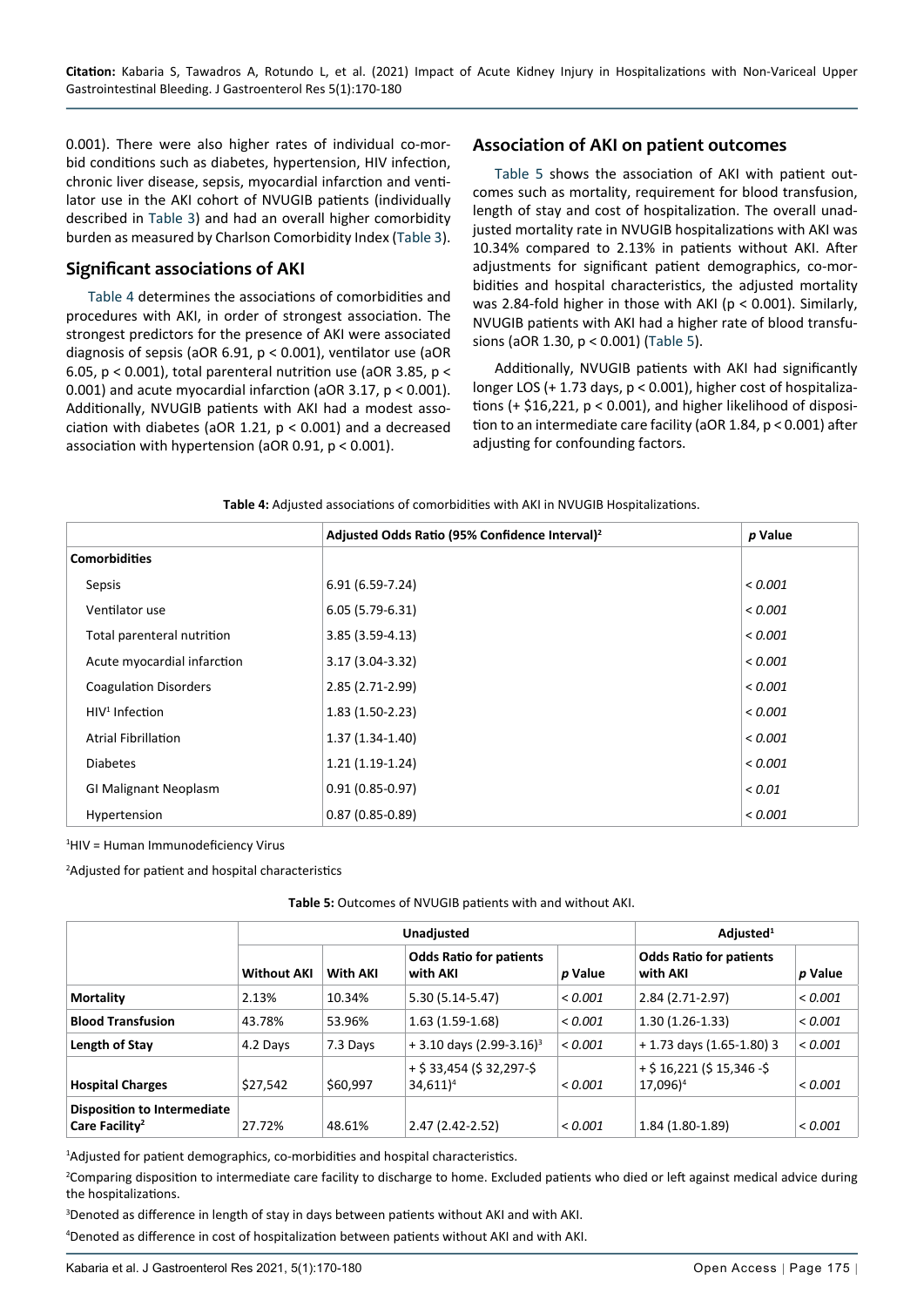<span id="page-6-0"></span>

**Trends of mortality and attributable mortality due to AKI**

The overall adjusted mortality rate among NVUGIB hospitalizations has decreased significantly over the study period ([Figure 3](#page-6-0) - line), representing a 45.6 % decrease from mortality rate of 3.50% in 2000 to 1.91% in 2014 (p < 0.001). However, the absolute mortality rate among NVUGIB patients admitted with concomitant AKI has increased significantly from 0.19% in 2000 to 0.65% in 2014, representing a 2.92-fold increase in adjusted mortality.

## **Discussion**

We utilized a large nationally representative sample of hospitalizations to assess trends, predictors, and outcomes for AKI in NVUGIB hospitalizations. In our analyses, we determined that the proportion of AKI in this patient population has increased almost six-fold over the fifteen-year time period. Additionally, AKI was associated with almost threefold higher mortality rate. Further, these patients had higher blood transfusion rates and were more likely to be transferred to an intermediate care facility following their hospitalization. These patients also required additional resources in regards to longer hospital stay and higher hospitalization charges. Although, there has been a dramatic decrease of NVUGIB related mortality over this time period, mortality associated with AKI has increased significantly.

The detrimental role of AKI in cohorts with undifferentiated upper gastrointestinal bleeding has been previously reported [13,14]. However, these studies remain small single center studies and fail to distinguish patients with non-variceal upper gastrointestinal bleeding. One study retrospectively examined 245 intensive care unit admission with upper gastrointestinal bleeding. Patients with concurrent AKI had significantly longer length of stay and hospitalization costs as well as a four-fold increase in mortality compared to patients without AKI [13]. In

another study of 113 elderly patients with upper gastrointestinal bleeding, patients with AKI had increased length of stay and hospitalization costs and presented more often with altered mental status and weakness [14]. Retrospective studies in cirrhotic patients with variceal bleeding have demonstrated similar results [15,16]. However, the segregation of variceal and non-variceal bleeding is important as the pathophysiology of acute renal dysfunction is distinct in patients with chronic liver disease. Well-established mechanisms for renal injury in these patients include hyper-dynamic circulation, hepatorenal syndrome, intravascular volume depletion secondary to diuretic and lactulose use, as well as increased susceptibility to nephrotoxic agent exposure such as nonsteroidal anti-inflammatory drugs, contrast agents, and aminoglycosides [16,23]. Consequently, we isolated patients with AKI and non-variceal upper gastrointestinal bleeding in our cohort, as there are no large-scale studies analyzing this phenomenon.

Our findings of increasing incidence of AKI in NVUGIB patients coincides with the results of a recent study establishing an increasing trend of AKI at the unadjusted rate of 11% in the general population [24]. In our analysis, after adjusting for multiple covariates, the incidence of AKI in NVUGIB patients has been increasing at a rate of 15% each year from 2000 to 2014, suggesting a modest elevation from the general population. One possible explanation for this difference includes a higher absolute incidence of AKI in NVUGIB patients secondary to volume depletion or hypo perfusion. Additionally, we expect the rate of AKI in NVUGIB patients to be even higher by inclusion of CKD patients in this cohort. Our rational for this exclusion was to avoid confounding role of CKD, as it is an independent risk factor for developing AKI. Additionally, previous reports have already shown that CKD and ESRD are significant independent risk factors for worsening outcomes in NVUGIB hospitalized patients and have been incorporated in various risk measuring scales for inpatient intervention and prognosis [3,10,12,25].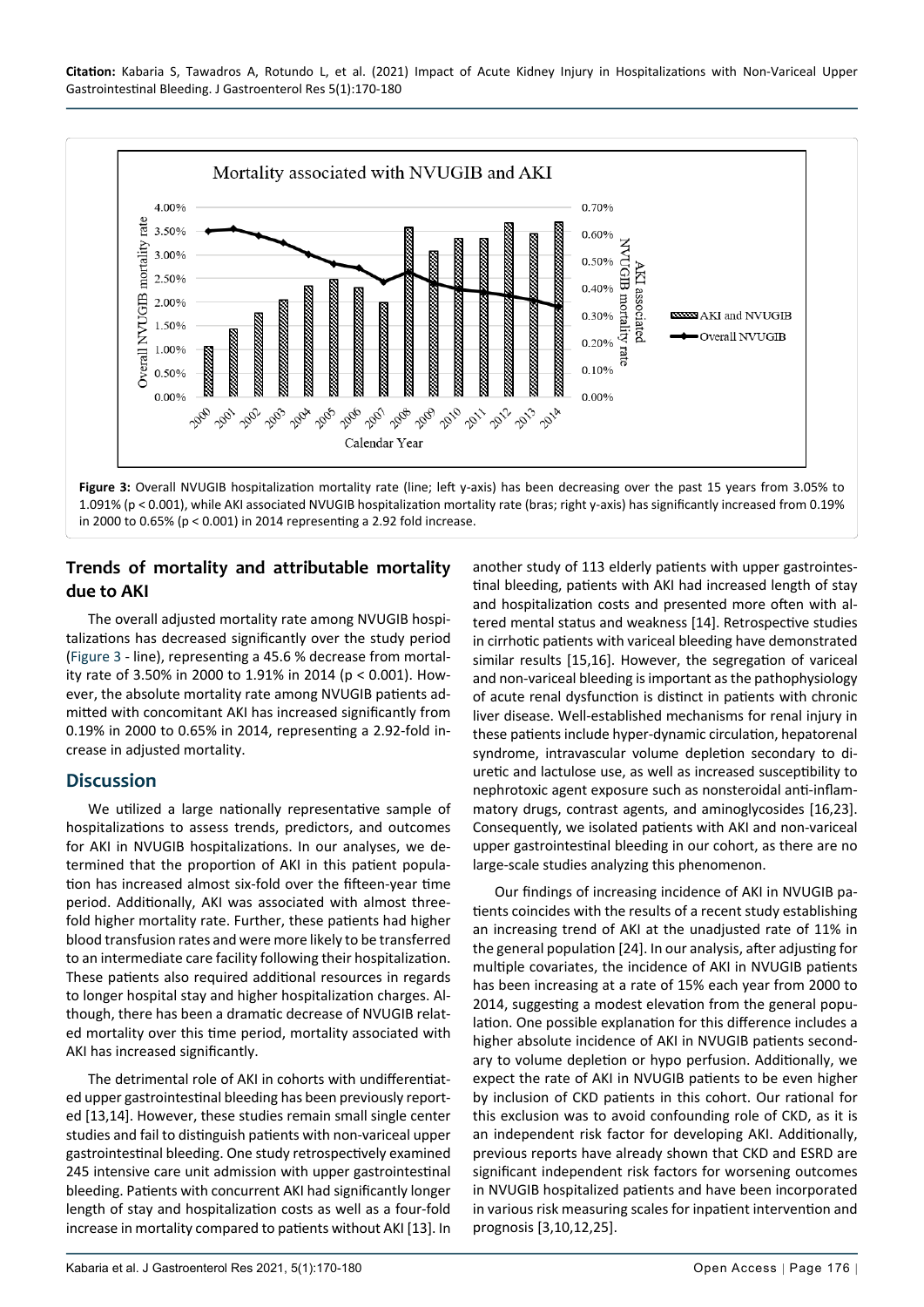The most meaningful independent demographic factor leading to development of AKI in our study was advanced age, which is consistent with the finding in the general population [26-28]. Anatomic and physiologic changes related to aging coupled with increased co-morbidities have been primarily implicated in this phenomenon. Additionally, co-morbid conditions during the hospital stay such as sepsis, ventilator use, and TPN administration, all of which can be attributed to admission to an intensive care unit, were highly associated with the development of AKI. This finding was consistent with a higher overall incidence of AKI in intensive care unit patients ranging from 20% to 50% in previous studies [5-7]. Consequently, these conditions, along with patient demographics and hospital characteristics, were included in our logistic and linear regression modeling to account for their confounding effects in the development of AKI.

Several studies that have established risk assessment scoring system have discounted the significance of AKI, and consequently it is rarely used in clinical assessment scales such as Glasgow-Blatchford Bleeding Score [9], Rockall Score for Upper GI bleeding [10], or AIMS65 Score [11]. Based on our trend analysis, AKI incidence has increased from 2.1% in 2000 to almost 12.8% in 2014. It is likely that the early versions of the risk-stratification tools failed to address the role of AKI as a prognostic marker based on the lower incidence rate of AKI in these patients at the time of the studies, largely occurring between 1990-2005.

With the incidence of AKI increasing six-fold in the fifteen years study period and an increase in mortality of three-fold within NVUGIB patients, it is important for clinicians to devise strategies for AKI screening, formulate appropriate risk-stratification tools and institute preventative therapies to avoid the detrimental role of AKI and its consequences in NVUGIB patients. Further studies should identify specific trends of creatinine rise from baseline and its incorporation into risk-stratification tools to further prognosticate the morbidity and mortality in NVUGIB patients.

## **Grant Support**

None.

#### **Disclosures**

None.

## **Writing Assistance**

Augustine Tawadros, MD, Laura Rotundo, MD, Kalpesh G Patel, MD, Pavan Patel, MD, Sushil Ahlawat, MD.

## **Author Contribution**

All authors were involved in gathering, analyzing the data and writing of the manuscript. Each author has approved the final draft for submission.

The manuscript has not been previously published in any language and is not currently being considered elsewhere for publication.

## **References**

- 1. [Leerdam MEV \(2008\) Epidemiology of acute upper gastrointesti](https://pubmed.ncbi.nlm.nih.gov/18346679/)[nal bleeding. Best Pract Res Clin Gastroenterol 22: 209-224.](https://pubmed.ncbi.nlm.nih.gov/18346679/)
- 2. [Abougergi MS, Travis AC, Saltzman JR \(2015\) The in-hospital](https://pubmed.ncbi.nlm.nih.gov/25484324/)  [mortality rate for upper GI hemorrhage has decreased over 2](https://pubmed.ncbi.nlm.nih.gov/25484324/)  [decades in the United States: A nationwide analysis. Gastroin](https://pubmed.ncbi.nlm.nih.gov/25484324/)[test Endosc 81: 882-888.e1.](https://pubmed.ncbi.nlm.nih.gov/25484324/)
- 3. [Leontiadis GI, Michael MB, Moayyedi P, et al. \(2013\) Effect of](https://pubmed.ncbi.nlm.nih.gov/23381016/)  [comorbidity on mortality in patients with peptic ulcer bleeding:](https://pubmed.ncbi.nlm.nih.gov/23381016/)  [Systematic review and meta-analysis. Am J Gastroenterol 108:](https://pubmed.ncbi.nlm.nih.gov/23381016/)  [331-345.](https://pubmed.ncbi.nlm.nih.gov/23381016/)
- 4. [Longstreth GF \(1995\) Epidemiology of hospitalization for acute](https://pubmed.ncbi.nlm.nih.gov/7847286/)  [upper gastrointestinal hemorrhage: A population-based study.](https://pubmed.ncbi.nlm.nih.gov/7847286/)  [Am J Gastroenterol 90: 206-210.](https://pubmed.ncbi.nlm.nih.gov/7847286/)
- 5. [Case J, Khan S, Khalid R, et al. \(2013\) Epidemiology of acute kid](https://pubmed.ncbi.nlm.nih.gov/23573420/)[ney injury in the intensive care unit. Crit Care Res Pract.](https://pubmed.ncbi.nlm.nih.gov/23573420/)
- 6. [Koeze J, Keus F, Dieperink W, et al. \(2017\) Incidence, timing and out](https://www.ncbi.nlm.nih.gov/pmc/articles/PMC5319106/)[come of AKI in critically ill patients varies with the definition used](https://www.ncbi.nlm.nih.gov/pmc/articles/PMC5319106/)  [and the addition of urine output criteria. BMC Nephrol 18: 70.](https://www.ncbi.nlm.nih.gov/pmc/articles/PMC5319106/)
- 7. [Singbartl K, Kellum JA \(2012\) AKI in the ICU: Definition, epidemi](https://pubmed.ncbi.nlm.nih.gov/21975865/)[ology, risk stratification, and outcomes. Kidney Int 81: 819-825.](https://pubmed.ncbi.nlm.nih.gov/21975865/)
- 8. [Bellomo R, Ronco C, Kellum JA, et al. \(2004\) Acute renal failure](https://pubmed.ncbi.nlm.nih.gov/15312219/)  [definition, outcome measures, animal models, fluid therapy and](https://pubmed.ncbi.nlm.nih.gov/15312219/)  [information technology needs: The second international con](https://pubmed.ncbi.nlm.nih.gov/15312219/)[sensus conference of the acute dialysis quality initiative \(ADQI\)](https://pubmed.ncbi.nlm.nih.gov/15312219/)  [group. Crit Care 8: 204-212.](https://pubmed.ncbi.nlm.nih.gov/15312219/)
- 9. [Blatchford O, Murray WR, Blatchford M \(2000\) A risk score to](https://pubmed.ncbi.nlm.nih.gov/11073021/)  [predict need for treatment for upper-gastrointestinal haemor](https://pubmed.ncbi.nlm.nih.gov/11073021/)[rhage. Lancet 356: 1318-1321.](https://pubmed.ncbi.nlm.nih.gov/11073021/)
- 10. [Rockall TA, Logan RF, Devlin HB, et al. \(1996\) Risk assessment af](https://www.ncbi.nlm.nih.gov/pmc/articles/PMC1383057/)[ter acute upper gastrointestinal haemorrhage. Gut 38: 316-321.](https://www.ncbi.nlm.nih.gov/pmc/articles/PMC1383057/)
- 11. [Saltzman JR, Tabak YP, Hyett BH, et al. \(2011\) A simple risk score](https://pubmed.ncbi.nlm.nih.gov/21907980/)  [accurately predicts in-hospital mortality, length of stay, and cost](https://pubmed.ncbi.nlm.nih.gov/21907980/)  [in acute upper GI bleeding. Gastrointest Endosc 74: 1215-1224.](https://pubmed.ncbi.nlm.nih.gov/21907980/)
- 12. [Sood P, Kumar G, Nanchal R, et al. \(2012\) Chronic kidney dis](https://pubmed.ncbi.nlm.nih.gov/22310659/)[ease and end-stage renal disease predict higher risk of mortality](https://pubmed.ncbi.nlm.nih.gov/22310659/)  [in patients with primary upper gastrointestinal bleeding. Am J](https://pubmed.ncbi.nlm.nih.gov/22310659/)  [Nephrol 35: 216-224.](https://pubmed.ncbi.nlm.nih.gov/22310659/)
- 13. [Cakmak U, Merhametsiz O, Oguz EG, et al. \(2016\) Effects of](https://pubmed.ncbi.nlm.nih.gov/26627631/)  [acute kidney injury on clinical outcomes in patients with upper](https://pubmed.ncbi.nlm.nih.gov/26627631/)  [gastrointestinal bleeding. Ren Fail 38: 176-184.](https://pubmed.ncbi.nlm.nih.gov/26627631/)
- 14. [Alkhatib AA, Lam A, Shihab F, et al. \(2009\) RIFLE criteria accu](https://pubmed.ncbi.nlm.nih.gov/19434015/)[rately identifies renal dysfunction and renal failure in elderly](https://pubmed.ncbi.nlm.nih.gov/19434015/)  [patients with upper gastrointestinal hemorrhage: A pilot study.](https://pubmed.ncbi.nlm.nih.gov/19434015/)  [South Med J 102: 580-584.](https://pubmed.ncbi.nlm.nih.gov/19434015/)
- 15. [Hsieh YC, Lee KC, Chen PH, et al. \(2017\) Acute kidney injury pre](https://pubmed.ncbi.nlm.nih.gov/28271564/)[dicts mortality in cirrhotic patients with gastric variceal bleeding.](https://pubmed.ncbi.nlm.nih.gov/28271564/)  [J Gastroenterol Hepatol 32: 1859-1866.](https://pubmed.ncbi.nlm.nih.gov/28271564/)
- 16. [Shetty S, Nagaraju SP, Shenoy S, et al. \(2018\) Acute kidney injury](https://pubmed.ncbi.nlm.nih.gov/30014435/)  [in patients with cirrhosis of liver: Clinical profile and predictors](https://pubmed.ncbi.nlm.nih.gov/30014435/)  [of outcome. Indian J Gastroenterol 37: 248-254.](https://pubmed.ncbi.nlm.nih.gov/30014435/)
- 17. [HCUP National Inpatient Sample \(NIS\) \(2012\) Healthcare cost](https://www.hcup-us.ahrq.gov/nisoverview.jsp)  [and utilization project \(HCUP\).](https://www.hcup-us.ahrq.gov/nisoverview.jsp)
- 18. [Go JT, Vaughan SM, Auerbach A, et al. \(2010\) Do hospitalists affect](https://pubmed.ncbi.nlm.nih.gov/20235292/)  [clinical outcomes and efficiency for patients with acute upper gas](https://pubmed.ncbi.nlm.nih.gov/20235292/)[trointestinal hemorrhage \(UGIH\)? J Hosp Med 5: 133-139.](https://pubmed.ncbi.nlm.nih.gov/20235292/)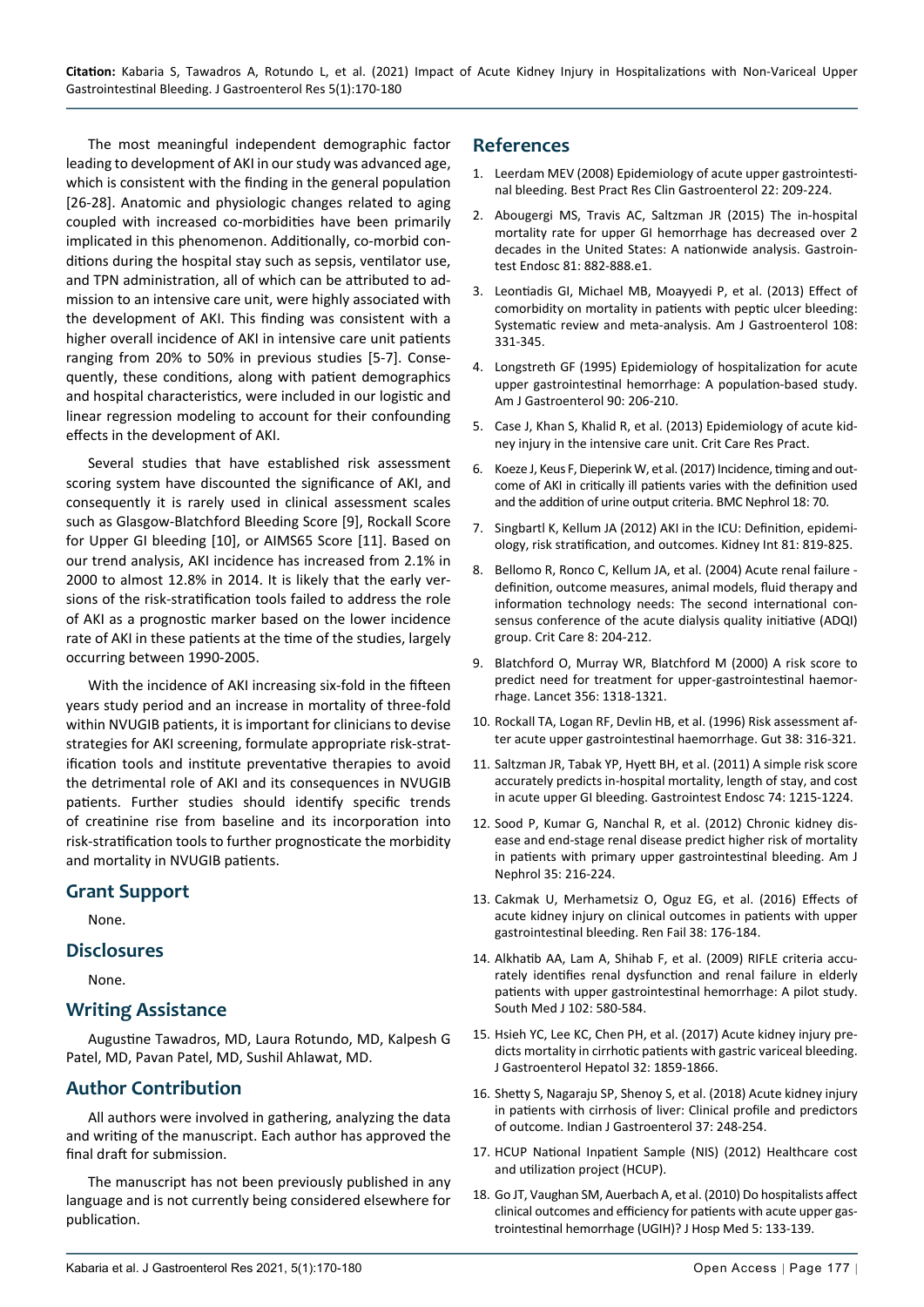- 19. [Wolf AT, Wasan SK, Saltzman JR \(2007\) Impact of anticoagula](https://pubmed.ncbi.nlm.nih.gov/17100959/)[tion on rebleeding following endoscopic therapy for nonvarice](https://pubmed.ncbi.nlm.nih.gov/17100959/)[al upper gastrointestinal hemorrhage. Am J Gastroenterol 102:](https://pubmed.ncbi.nlm.nih.gov/17100959/)  [290-296.](https://pubmed.ncbi.nlm.nih.gov/17100959/)
- 20. [Houchens R \(2015\) Missing data methods for the NIS and the](https://www.hcup-us.ahrq.gov/reports/methods/2015_01.pdf)  [SID. H-CUP.](https://www.hcup-us.ahrq.gov/reports/methods/2015_01.pdf)
- 21. [Deyo RA, Cherkin DC, Ciol MA \(1992\) Adapting a clinical comor](https://pubmed.ncbi.nlm.nih.gov/1607900/)[bidity index for use with ICD-9-CM administrative databases. J](https://pubmed.ncbi.nlm.nih.gov/1607900/)  [Clin Epidemiol 45: 613-619.](https://pubmed.ncbi.nlm.nih.gov/1607900/)
- 22. [Garcia TG, Parikh CR, Viola A \(2008\) Acute kidney injury in cirrho](https://pubmed.ncbi.nlm.nih.gov/19003880/)[sis. Hepatology 48: 2064-2077.](https://pubmed.ncbi.nlm.nih.gov/19003880/)
- 23. [Hsu RK, McCulloch CE, Heung M, et al. \(2016\) Exploring potential](https://pubmed.ncbi.nlm.nih.gov/26683890/)  [reasons for the temporal trend in dialysis-requiring AKI in the](https://pubmed.ncbi.nlm.nih.gov/26683890/)  [United States. Clin J Am Soc Nephrol 11: 14-20.](https://pubmed.ncbi.nlm.nih.gov/26683890/)
- 24. [Cheung J, Yu A, LaBossiere J, et al. \(2010\) Peptic ulcer bleeding](https://pubmed.ncbi.nlm.nih.gov/19595311/)  [outcomes adversely affected by end-stage renal disease. Gastro](https://pubmed.ncbi.nlm.nih.gov/19595311/)[intest Endosc 71: 44-49.](https://pubmed.ncbi.nlm.nih.gov/19595311/)
- 25. [Fliser D \(2005\) Ren sanus in corpore sano: The myth of the inex](https://pubmed.ncbi.nlm.nih.gov/15735239/)[orable decline of renal function with senescence. Nephrol Dial](https://pubmed.ncbi.nlm.nih.gov/15735239/)  [Transplant 20: 482-485.](https://pubmed.ncbi.nlm.nih.gov/15735239/)
- 26. [McLachlan MS, Guthrie JC, Anderson CK, et al. \(1977\) Vascular](https://pubmed.ncbi.nlm.nih.gov/874633/)  [and glomerular changes in the ageing kidney. J Pathol 121: 65-](https://pubmed.ncbi.nlm.nih.gov/874633/) [78.](https://pubmed.ncbi.nlm.nih.gov/874633/)
- 27. [Kaplan C, Pasternack B, Shah H, et al. \(1975\) Age-related inci](https://www.ncbi.nlm.nih.gov/pmc/articles/PMC1912918/)[dence of sclerotic glomeruli in human kidneys. Am J Pathol 80:](https://www.ncbi.nlm.nih.gov/pmc/articles/PMC1912918/)  [227-234.](https://www.ncbi.nlm.nih.gov/pmc/articles/PMC1912918/)

## **DOI: 10.36959/621/614**

**Copyright:** © 2021 Li CG, et al. This is an open-access article distributed under the terms of the Creative Commons Attribution License, which permits unrestricted use, distribution, and reproduction in any medium, provided the original author and source are credited.

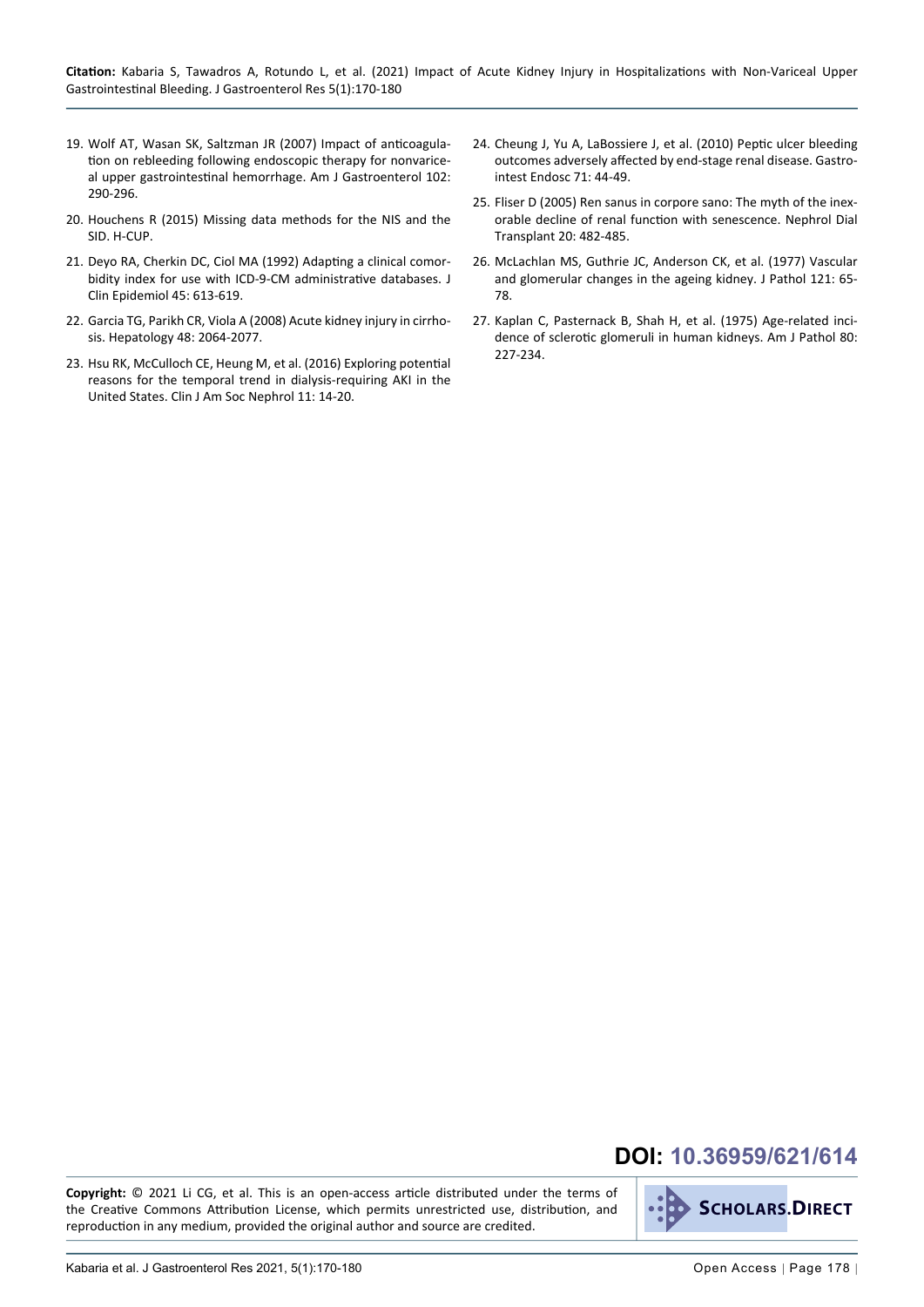## <span id="page-9-0"></span>**Supplementary Data- Diagnostic ICD-9 CM codes used**

## **Non-variceal upper gastrointestinal bleeding (NVUGIB):**

#### Esophagus:

Ulcer of esophagus with bleeding (530.21) Esophageal hemorrhage (530.82) Mallory-Weiss syndrome (530.7)

#### Gastric ulcer:

With hemorrhage (531.00, 531.01) Acute with hemorrhage and perforation (531.20, 531.21) Chronic or unspecified with hemorrhage (531.40, 531.41) Chronic or unspecified with hemorrhage and perforation (531.60, 531.61)

#### Peptic ulcer:

Acute with hemorrhage (533.00, 533.01) Acute with hemorrhage and perforation (533.20, 533.21) Chronic or unspecified with hemorrhage (533.40, 533.41) Chronic or unspecified with hemorrhage and perforation (533.60, 533.61)

#### Gastrojejunal ulcer:

Acute with hemorrhage (534.00, 534.01) Acute with hemorrhage and perforation (534.20, 534.21) Chronic or unspecified with hemorrhage (534.40, 534.41)

#### Gastritis and duodenitis with hemorrhage:

Chronic or unspecified with hemorrhage and perforation (534.60, 534.61) Acute gastritis with hemorrhage (535.01) Atrophic gastritis with hemorrhage (535.11) Gastric mucosal hypertrophy with hemorrhage (535.21) Alcoholic gastritis with hemorrhage (535.31) Other specified gastritis with hemorrhage (535.41) Unspecified gastritis and gastroduodenitis with hemorrhage (535.51)

#### Duodenal ulcer:

Acute with hemorrhage (532.00, 532.01) Acute with hemorrhage and perforation (532.20, 532.21) Chronic or unspecified with hemorrhage (532.40, 532.41) Chronic or unspecified with hemorrhage and perforation (532.60, 532.61)

## Duodenitis with hemorrhage: Duodenitis with hemorrhage (535.61)